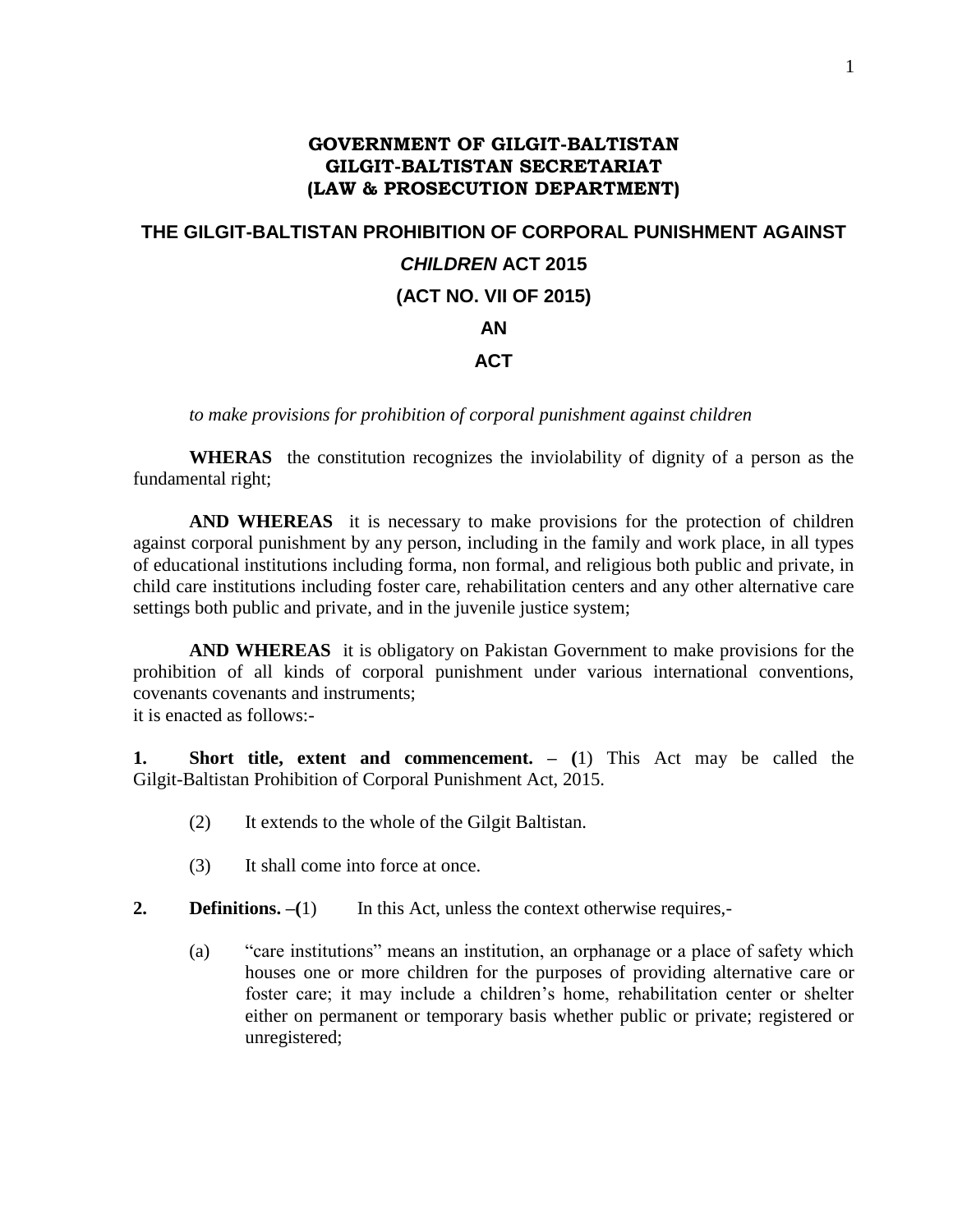- (b) "Child" means any person under the age of eighteen years;
- (c) "corporal" 1 or "physical" punishment means any punishment in which physical force is used and intended to cause some degree of pain or discomfort, however light it may be, which may involve hitting.

("smacking", "slapping", spanking" ) a child, with the hand or with an implement (a whip, stick, belt, shoe, wooden spoon, etc) including kicking, shaking or throwing a child, scratching, pinching, biting, pulling hair or boxing ears, forcing a child to stay in uncomfortable positions, burning, scalding or forced ingestion (for example, washing a child's mouth out with soap or forcing him to swallow hot spices), including but not limited to:

- (i) "assault" as defined in section 351 of the Pakistan Penal Code ( Act XL V of 1860) hereinafter referred to in this section "as the said Code";
- (ii) "hurt" as defined in section 332 of the said Code;
- (iii) "criminal force" as defined in section 350 of the said Code; and
- (iv) other non-physical forms of punishment which are cruel and degrading, for example, punishment which belittles, humiliates, denigrates, scapegoats, threatens, scares or ridicules the child;
- (d) "educational institution" means any institution where any kind of instruction is imparted in a formal or non-formal way whether it is on a full time or part time basis; including boarding houses, both public or private; registered or unregistered;
- (e) "workplace"2 means the place of work or the premises where an organization or employer operates and includes building, factory, shop, commercial establishment, workshop, farm, residential hotel or restaurant, open area or a larger geographical area where the activities of the organization or employer are carried out and including any situation that is linked to official work or official activity outside the office.

(2) "Words and expression" used but not defined shall have the same meanings as assigned in the respective laws.

**3. Prohibition of Corporal Punishment. –(1)** The child has the right to be shown respect for his personality and individuality and shall not be made subject to corporal punishment or any other humiliating or degrading treatment.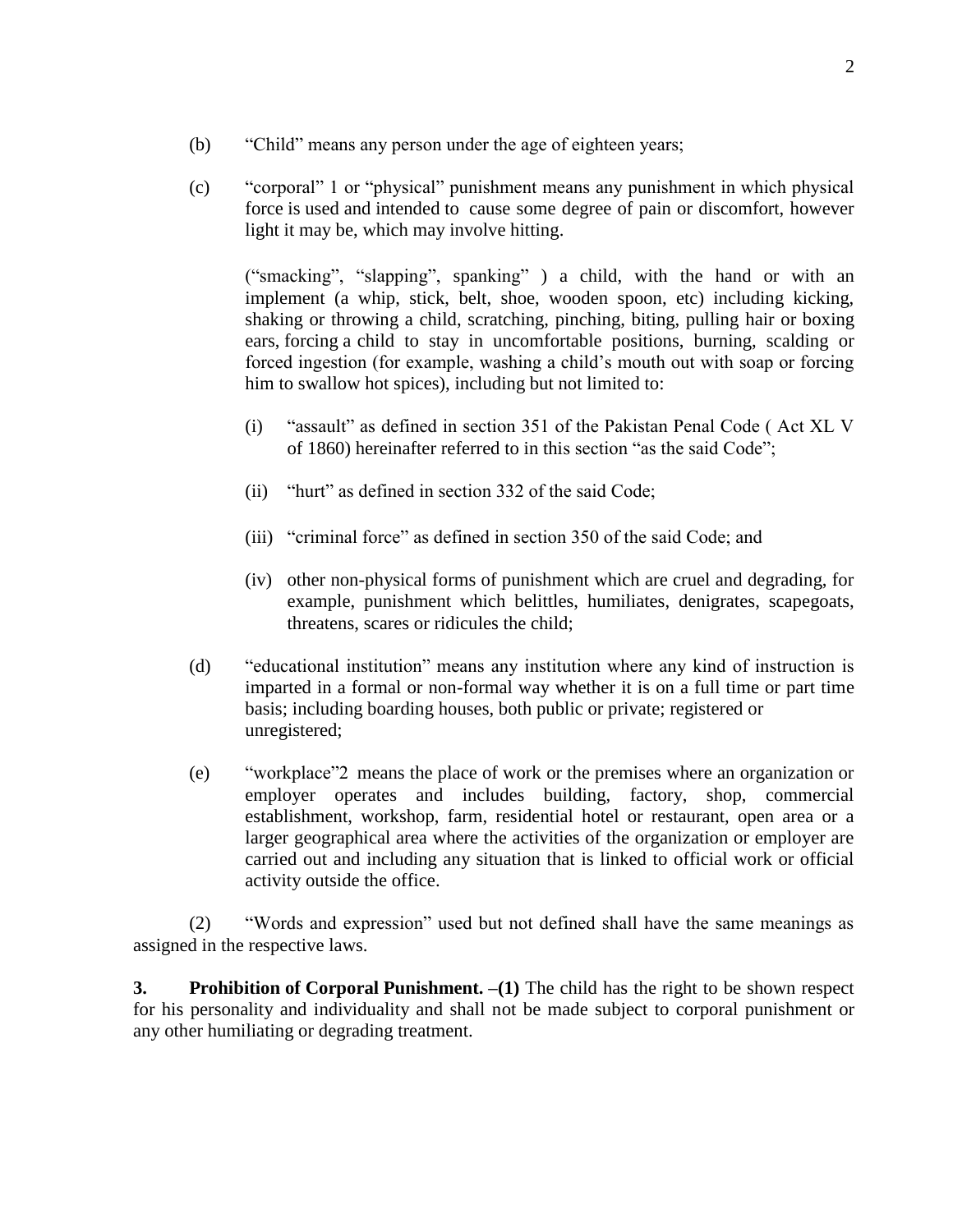(2) Notwithstanding anything contained in section 89 of the Pakistan Panel Code, 1860 and any other law and regulation for the time being in force, corporal punishment of children by any person is prohibited in all its forms in the family and work place, in schools and other educational institutions including formal, non-formal and religious, both public and private, in child care institutions including foster care, rehabilitation centers and any other alternative care settings, both public and private, and in the juvenile justice system.

(3) Disciplinary measures concerning the child can only be taken in accordance with the child's dignity, and under no circumstances corporal punishments, or punishments which relate to the child's physical and mental development or which may affect the child's emotional status are allowed.

**4. Penalties. –** (1) Whoever violates the provisions of Section 3 of this Act shall be liable to the punishments prescribed for the said offences in the Pakistan Penal code, 1860 and other respective laws.

(2) In addition, the following minor and major penalties will apply to persons who violate the provisions of Section 3 of this Act in educational, care and penal institutions, and other alternative care settings, namely-

- (a) Minor Penalties:
	- (i) censure;
	- (ii) withholding, for a specific period, promotion or increment, otherwise than for unfitness for promotion or financial advancement in accordance with the rules of orders pertaining to the service or post;
	- (iii) stoppage from promotion, for a specific period, at an efficiency bar in the time-scale, otherwise than for unfitness to cross such bar; and
	- (iv) recovery from pay of the whole or any part of any pecuniary loss caused to Government by negligence or breach of orders;
- (b) Major Penalties:
	- (i) demotion to a lower post or time-scale, or to a lower stage in a time scale;
	- (ii). compulsory retirement;
	- (iii). removal from service; and
	- (iv). Dismissal from service.

(3) Removal from service does not, but dismissal from service does, disqualify for future employment.3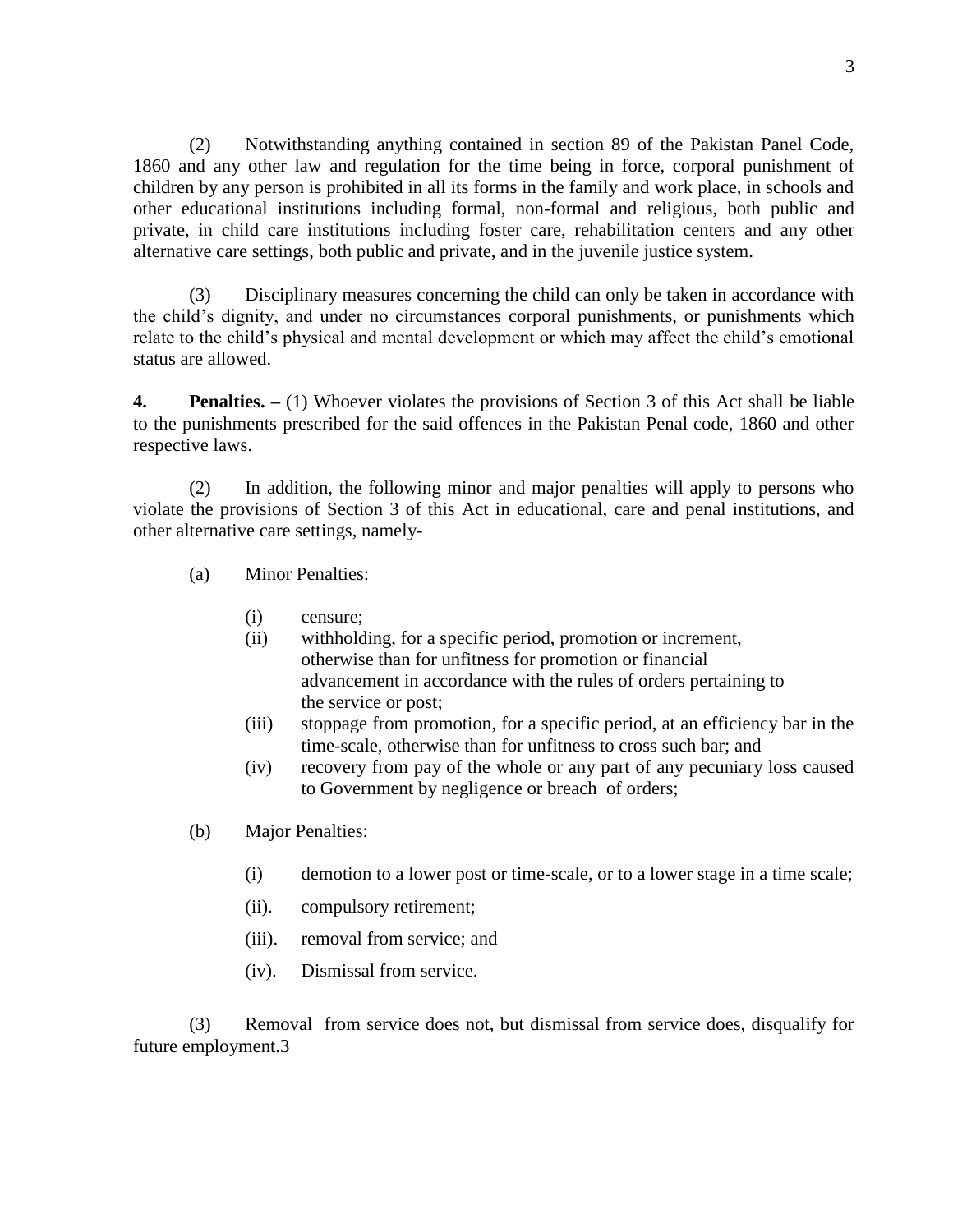(4) in this section removal or dismissal from service does not include the discharge of a person-

- (a) appointed on probation, during the period of probation, or in accordance with probation or training rules applicable to him; or
- (b) appointed, otherwise than under a contract, to hold a temporary appointment, on the expiration of the period of appointment; or
- (c) Engaged under a contract in accordance with the terms of the contract.

(5) Notwithstanding anything contained in subsection (2) to (4) in cases where parents violate the provisions of section 3 and the offences committed are not covered under the Pakistan Panel code, 1860 and other respective laws. in such cases the parents shall be served with a caution and be bound by an agreement not to use corporal or physical punishment in future. wherever necessary the parents will also be provided with advice on parenting.

provided that in taking any decision with regard to charging or prosecuting parents in cases of corporal and physical punishment the best interests of the child should be the paramount consideration.

**5. Complaint procedure in the cases of corporal punishment. –** The Government of Gilgit-Baltistan shall prescribe a complaint procedure in coordination with other line departments, to entertain complaints of corporal punishment by children or by any other person.

**6. Enforcement of the provisions of this Act to private institutions. –**(1) The Government of Gilgit-Baltistan shall devise a comprehensive system for the enforcement and monitoring of the Act in private institutions whether registered or unregistered which will be prescribed.

(2) All private institutions shall formulate a complaint system to address corporal punishment.

(3) At the time of registration the private institution will have to submit an undertaking in writing that they will be responsible for the formulation of complaint system in line with the Act and Rules made there under for entertaining complaints of corporal punishment; failing which will make them liable to the cancelation of registration. The form of undertaking will be prescribed.

(4) In the case of a private institution the complaint of corporal may also be filed for invoking the provisions of the Act before an authority which may be prescribed.

**7. This Act to override all other law.** – The provisions of this Act shall override all other laws for the time being in force.